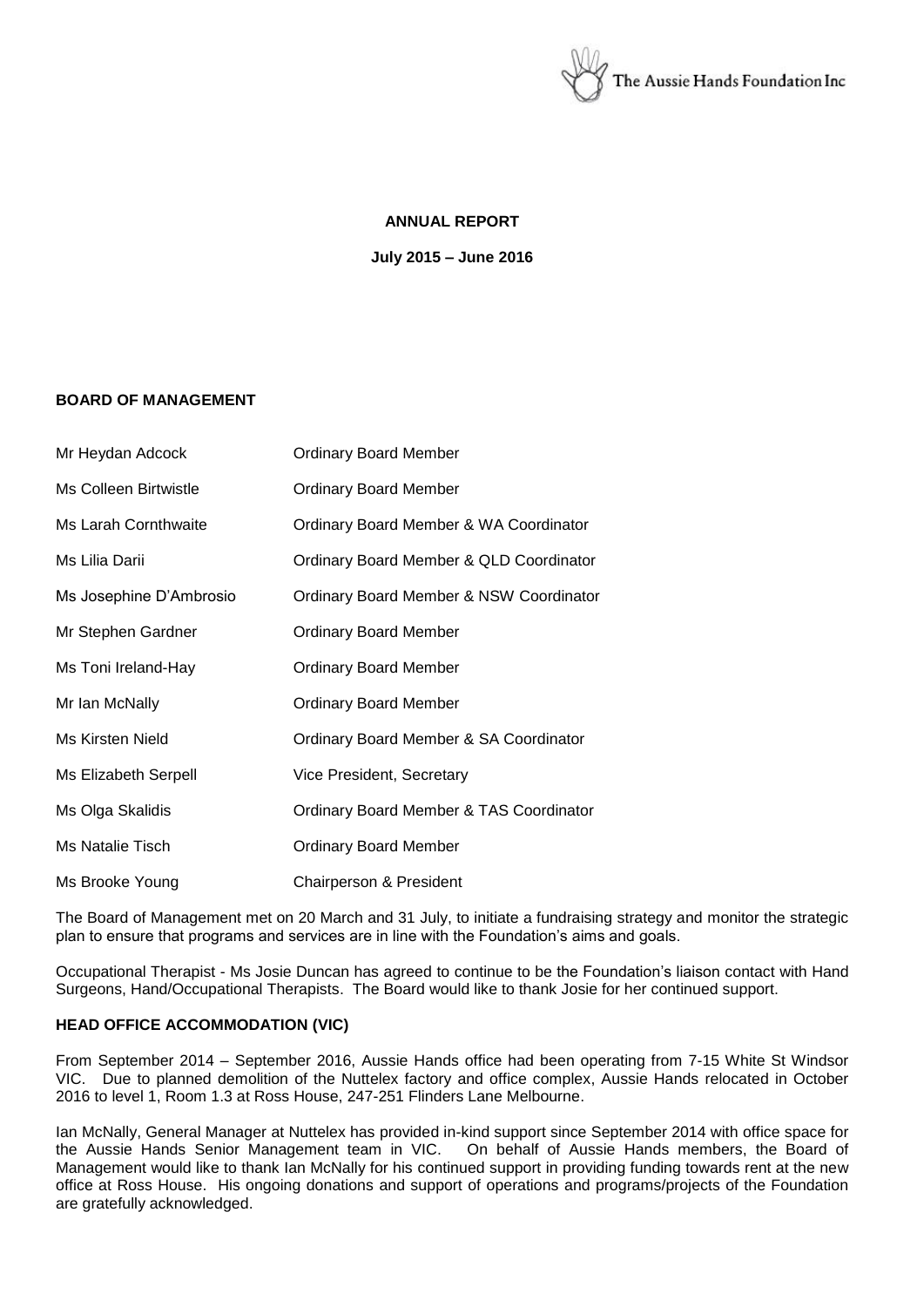### **MEMBERSHIP SUMMARY**

| <b>Member Type</b>                                                                      | State / Territory                      | 2016                    |  |  |
|-----------------------------------------------------------------------------------------|----------------------------------------|-------------------------|--|--|
| <b>Hand Difference</b><br><b>Hand Difference Affiliated</b><br><b>Financial Support</b> | <b>ACT</b><br><b>ACT</b><br><b>ACT</b> | 1<br>1                  |  |  |
| <b>Hand Difference</b>                                                                  | NSW                                    | 21                      |  |  |
| <b>Hand Difference Affiliated</b>                                                       | <b>NSW</b>                             | 3                       |  |  |
| Professional                                                                            | <b>NSW</b>                             | 12                      |  |  |
| <b>Financial Support</b>                                                                | <b>NSW</b>                             | 3                       |  |  |
| Donor Affiliated                                                                        | <b>NSW</b>                             | 1                       |  |  |
| <b>AH-Board Member</b>                                                                  | <b>NSW</b>                             | 1                       |  |  |
| <b>Hand Difference</b>                                                                  | ΝT                                     | 1                       |  |  |
| <b>Hand Difference</b>                                                                  | QLD                                    | 8                       |  |  |
| <b>Hand Difference Affiliated</b>                                                       | QLD                                    | 7                       |  |  |
| Professional                                                                            | QLD                                    | $\overline{\mathbf{c}}$ |  |  |
| <b>AH-Board Member</b>                                                                  | QLD                                    | $\overline{1}$          |  |  |
| <b>Hand Difference</b>                                                                  | SA                                     | 3                       |  |  |
| Professional                                                                            | <b>SA</b>                              | 1                       |  |  |
| <b>AH-Board Member</b>                                                                  | <b>SA</b>                              | 1                       |  |  |
| <b>Hand Difference</b>                                                                  | <b>TAS</b>                             | 1                       |  |  |
| Hand Difference Affiliated                                                              | <b>TAS</b>                             | $\overline{2}$          |  |  |
| <b>Financial Support Affiliated</b>                                                     | <b>TAS</b>                             | 10                      |  |  |
| <b>Financial Support</b>                                                                | <b>TAS</b>                             | 2                       |  |  |
| <b>AH-Board Member</b>                                                                  | <b>TAS</b>                             | 1                       |  |  |
| <b>Hand Difference</b>                                                                  | <b>VIC</b>                             | 59                      |  |  |
| <b>Hand Difference Affiliated</b>                                                       | <b>VIC</b>                             | 17                      |  |  |
| Professional                                                                            | <b>VIC</b>                             | 12                      |  |  |
| <b>Professional Affiliated</b>                                                          | <b>VIC</b>                             | $\overline{2}$          |  |  |
| <b>Financial Support</b>                                                                | <b>VIC</b>                             | 15                      |  |  |
| <b>Financial Support Affiliated</b>                                                     | <b>VIC</b>                             | 11                      |  |  |
| Donor                                                                                   | <b>VIC</b>                             | 1                       |  |  |
| <b>Donor Affiliated</b>                                                                 | <b>VIC</b>                             | 1                       |  |  |
| AH-Board Member(s)                                                                      | VIC                                    | 5                       |  |  |
| <b>FIN-Board Member</b>                                                                 | VIC                                    | 1                       |  |  |
| Board Member (Vol)                                                                      | <b>VIC</b>                             | 1                       |  |  |
| Sponsors                                                                                | <b>VIC</b>                             | 2                       |  |  |
| <b>Hand Difference</b>                                                                  | WA                                     | 7                       |  |  |
| <b>Hand Difference Affiliated</b>                                                       | <b>WA</b>                              | 1                       |  |  |
| <b>Financial Support</b>                                                                | <b>WA</b>                              | 1                       |  |  |
| Professional                                                                            | WA                                     | 4                       |  |  |
| <b>AH-Board Member</b>                                                                  | <b>WA</b>                              | 1                       |  |  |
|                                                                                         |                                        | 226 (2016)              |  |  |
| Patron                                                                                  | <b>VIC</b>                             | 1                       |  |  |
| Volunteers                                                                              | VIC                                    | $12+$                   |  |  |
| Membership Recruitment between 1 July 2015 - 30 June 2016                               |                                        |                         |  |  |
| <b>Hand Difference</b>                                                                  | <b>NSW</b>                             | 8                       |  |  |
| Professional                                                                            | <b>NSW</b>                             | 10                      |  |  |
| <b>Hand Difference</b>                                                                  | QLD                                    | 1                       |  |  |
| <b>Hand Difference</b>                                                                  | <b>VIC</b>                             | 10                      |  |  |

Hand Difference VIC 10 Financial Support VIC 1 Hand Difference WA 2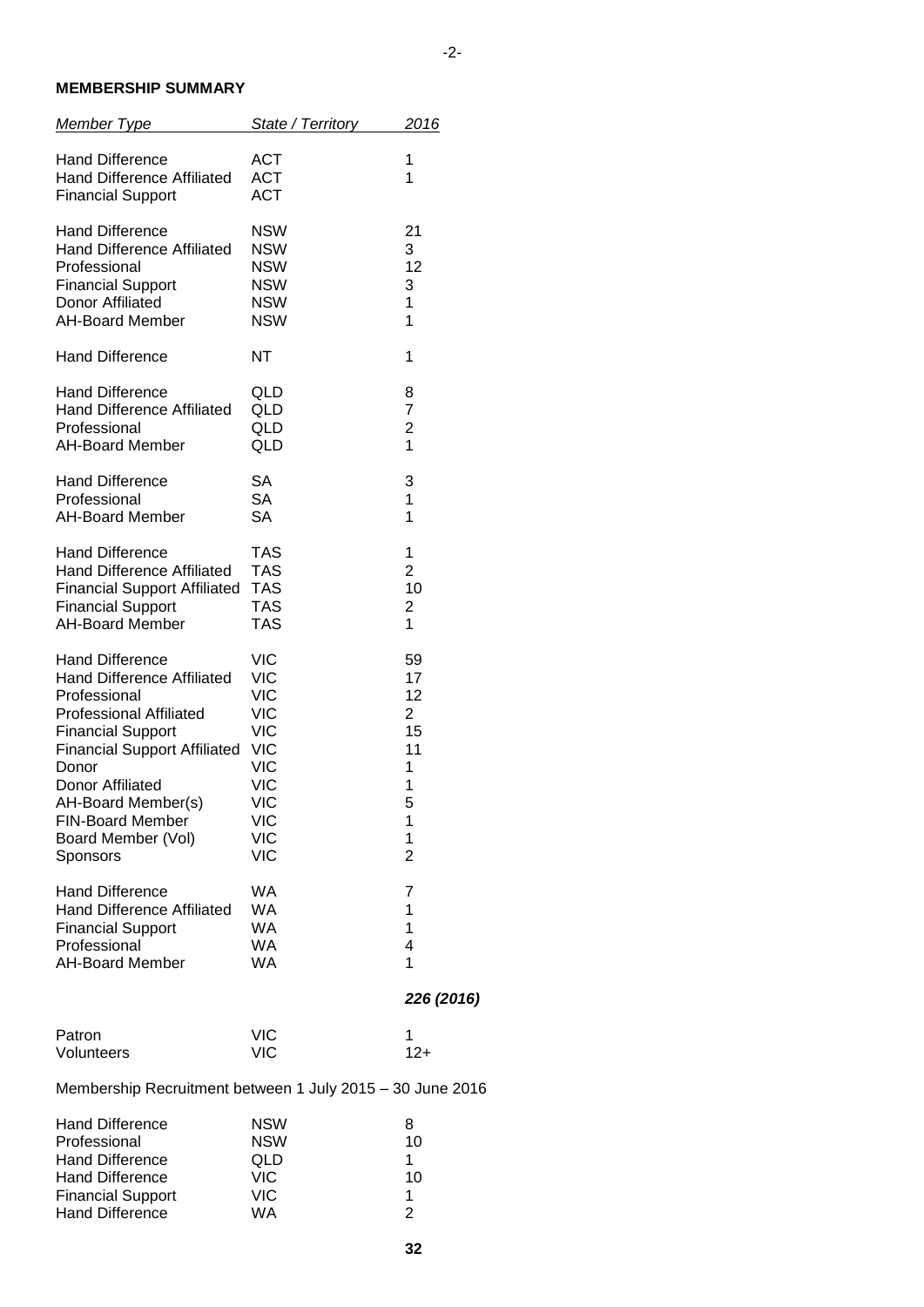#### **GRANTS & FUNDING**

| Date Submitted    | Organisation                                                     | Project                                                       | Outcome      | Amount  |
|-------------------|------------------------------------------------------------------|---------------------------------------------------------------|--------------|---------|
| 7 September 2015  | Jetstar                                                          |                                                               | Unsuccessful |         |
| 29 September 2015 | <b>ANZ Staff Foundation</b>                                      | Kinder & School<br>Starter Kit for<br>Parents and<br>Teachers | Successful   | 4,975   |
| 20 October 2015   | <b>Disability Self-Help Grant</b>                                | Various Office<br>Infrastructure<br>Support                   | Successful   | \$8,600 |
| 31 March 2016     | Australia Post - Our<br>Neighboorhood<br><b>Community Grants</b> | <b>Film</b><br>project/advertising                            | Unsuccessful |         |
| 29 June 2016      | The Sentinel Foundation                                          | <b>Special Project</b><br>Grant                               | Successful   | \$3,000 |

#### **DONATIONS**



From 2017, Aussie Hands will accept donations nationally through the online facility GIVENOW which will be raising funds towards the Australian Hand Difference Registry project. This campaign will augment funding that has been committed through the Australian Charities Foundation. Further donations through GIVENOW will secure future funding the project over a projected 5-10 year time period.

#### **FINANCE**

Acknowledgement and thanks are given to Adrienne Long who provided financial services to Aussie Hands during March 2015 – April 2016. We appreciate the work Adrienne undertook, including the establishment of the payroll and other systems on MYOB. The annual audit will be undertaken after the end of the financial year by Edwin Taitz from EzyAccounts to prepare financial transactions from 1 July 2016 on Quickbooks.

Acknowledgement to auditor Mathew Simon for the Foundation's Taxation return for the year ending 30 June 2016.

In summary, for the year ended 30 June 2016: Total income \$ 106,514.00 Total expenses \$ 197,435.00 (Surplus/Deficit for the year (\$90,921.00) Current Assets =  $$ 82,199.00 + Non-current assets totalling  $$ 1,242.00 = TOTAL ASSETS $ 83,441.00$$ 

The audited report by Mathew Simon (registered CPA No. 9527342) is available on request prior to Board of Management approval.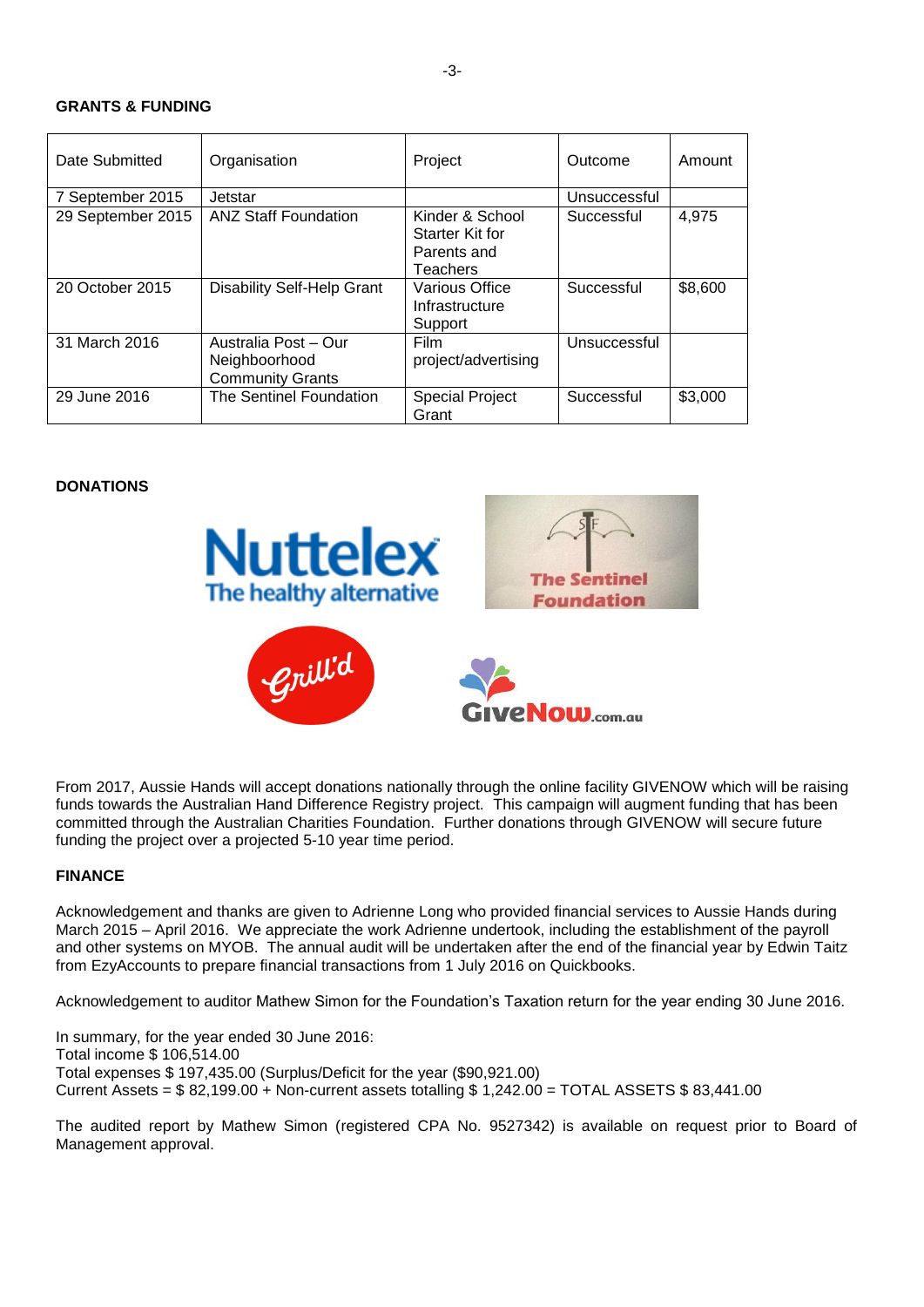#### **EVENTS, MEETINGS & ACTIVITES 1 July 2015 – 30 June 2016**

The Aussie Hands team organised various activities for members. Funding from the Jack Brockhoff Foundation (\$8206) supported the Mentoring Program; the ANZ Bank Australia Staff Foundation Grant (\$4974) supported the production of an Information Kit/Booklet; and The Sentinel Foundation Special Project Grant (\$3,000) supporting the inaugural Parent Workshop in Sydney NSW.

Many hours of preparation and planning are put into events and workshops for members. Acknowledgement to Julie McNally who coordinated these activities. Her efforts have been of enormous benefit to members.

Since July 2015, the following events/activities were organised for Aussie Hands members and their families and friends, with the highlight of Aussie Hands 15 Year Anniversary Celebration (held on 18 October 2015)

- NSW Winter Event, 24 July 2015
- VIC Winter Event, Maribyrnong, 26 July 2015
- VIC Spring Event, 11 Sept 2015
- VIC 15 Year Anniversary Celebration, Elwood, 18 October 2015
- NSW Spring Event, Concord West, 23 October 2015
- VIC Fundraiser, Halloween, 31 October 2015
- VIC FUNFLIGHT, 8 November 2015
- NSW Xmas Picnic, Camden, 20 November 2015
- VIC AGM; Xmas Picnic, Port Melbourne, 27 November 2015
- VIC Christmas Party for Special Children, Moonee Ponds, 13 December 2015
- VIC Therapeutic Play Workshop, Circus Oz Event and Luncheon at Easey's, Collingwood, 21 February 2016
- TAS Campbell Town, Summer Lunch, 21 February 2016
- VIC GSNV Awareness Week, 22-29 February 2016
- VIC eNable Launch, Wantirna, 19 March (attended by Senior Management Team) 2016
- SA Easter Egg Hunt, Adelaide, 19 March 2016
- QLD Easter Egg Hunt, St Lucia, 20 March 2016
- NSW Easter Egg Hunt, Concord West, 20 March 2016
- VIC Board of Management Meeting, Port Melbourne, 20 March 2016
- VIC Easter Egg Hunt, Port Melbourne, 20 March 2016
- WA Easter Egg Hunt, Mandurah, 20 March 2016
- TAS Easter Luncheon, Launceston, 9 April 2016
- VIC Webinar Therapeutic Play Workshop, 17 April 2016
- VIC Meeting with eNable & OT at the Aussie Hands Office (attended by Senior Management Team), 20 April 2016
- VIC Welcome Larah WA Coordinator (DINNER) at the Aussie Hands Office, Windsor, 29 April 2016
- VIC Limb-it-less Conference (attended by Senior Executive Team) and 3 WA members, 30 April 2016
- VIC Therapeutic Play Workshop, Port Melbourne, 1 May 2016
- VIC Therapeutic Play Workshop, Port Melbourne, 22 May 2016
- NSW Autumn Event, Concord, 22 May 2016
- VIC Group Art Fun, Port Melbourne, 29 May 2016
- NSW Parents & Grandparents Workshop, Westmead, 18 June 2016



Aussie Hands 15 Year Anniversary Celebration, Elwood, VIC, 18 October 2015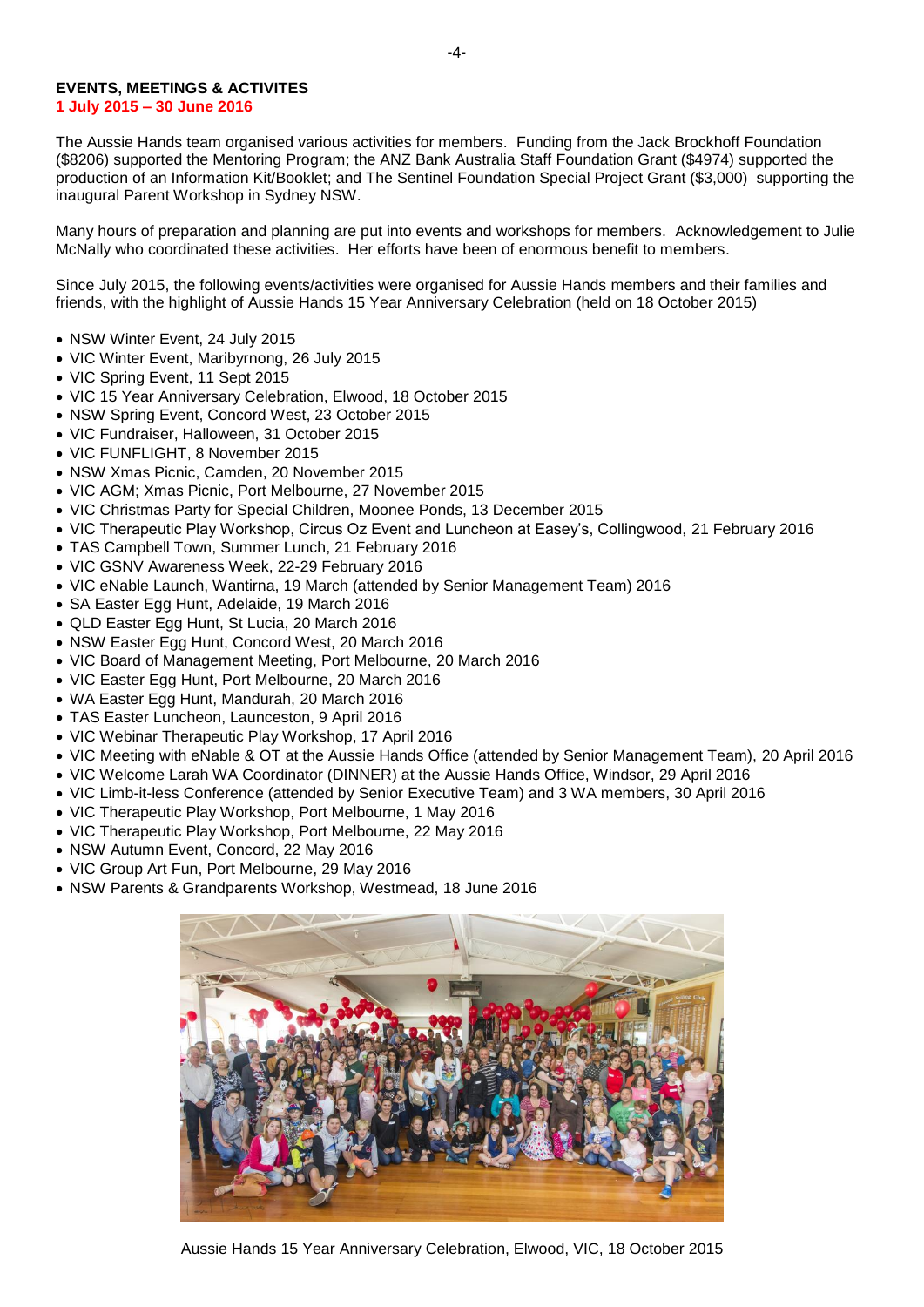# **DATA AUDIT → RESEARCH → ESTABLISHMENT OF THE AUSTRALIAN HAND DIFFERENCE REGISTRY**



The Australian Hand Difference Registry Project presentation by the Royal Children's Hospital team was held on Thursday 26th May 2016. Mr David McCombe presented the objectives, approach, progress to date and the proposed structure for partnership between Melbourne's Royal Children's Hospital, Murdoch Institute and Aussie Hands. This represents significant progress in achieving our goals of understanding the incidence of hand differences in our community; accessing outcome and intervention data; and enabling health and service professionals to respond to those with a hand difference.

The establishment of the Australian Hand Difference Registry has been made possible by funding from Ian McNally through the Australian Communicatio[ns Foundation](http://www.google.com.au/imgres?imgurl=http://www.opbg.com.au/wp-content/uploads/2010/02/aust_communities_foundation.jpg&imgrefurl=http://www.opbg.com.au/wp-content/uploads/2010/02/&h=300&w=300&tbnid=d_HqjryQdLNUXM:&docid=Bf6I79hwJgFyYM&itg=1&ei=fww3Vp6HCY_kjwOgp77wDw&tbm=isch&ved=0CCsQMygQMBBqFQoTCN7CvNOX8cgCFQ_yYwodoJMP_g)



### **RAISING AWARENESS CAMPAIGN (Brochure)**

Acknowledgement to Graphic Designer Sophie Campbell from SC Design, Printer Specialist Chris Wardley from Print Obsession and Editor & Marketing input from Brooke Young for producing the new look brochure launched in conjunction with the Aussie Hands 15 Year Anniversary in October 2015.

Acknowledgement to administrator volunteer Scott Lascelles for compiling a comprehensive stakeholder database which will be the basis of circulating the brochure to the following cohort (nationally) during 2017: Public/Private Hospitals, Gynaecologists, Obstetricians, Paediatricians, Ultrasonographers, Radiographers, Midwives, Hand Surgeons, Hand Therapists, Occupational Therapists, Community Health Centres.

The new Aussie Hands Brochure can also be downloaded from the Aussie Hands website: [http://aussiehands.org/wp-content/uploads/2015/10/Aussie\\_Hands\\_Brochure\\_2015.pdf](http://aussiehands.org/wp-content/uploads/2015/10/Aussie_Hands_Brochure_2015.pdf)

#### **RESOURCE KITS**

With funding from the ANZ Staff Foundation, a resource kit was established for parents and teachers for schools/kindergarten. Julie and probono Graphic Designer Sophie Campbell worked together to put a 'professional' kit together to assist parents through their child's transition stages. The kit will be for parents and teachers and ready for distribution after September 2016 and downloaded from the Aussie Hands website.

#### **MEDIA**

PRINT 12 October 2015 VIC, Moreland Leader *Can do Attitude* 20 October 2015 VIC, Herald Sun *Give me a High Five, Buddy* 20 May 2016 VIC, Wangaratta Chronicle *Helping Hand for determined Evie*

#### **YOU TUBE**

Three videos were produced and filmed sharing inspirational stories of Aussie Hands members including the Patron. Produced and Directed by Julie McNally, Aussie Hands Executive Officer and filmed by volunteer Ornell Thivanka Dias Amaratunga (Deakin University)

13 July 2015 Kate Doughty (Patron)<https://www.youtube.com/watch?v=d4oB-JEPPNE> 11 August 2015 Mel's Story<https://www.youtube.com/watch?v=b-teMzWd9AA> 10 September 2015 Jessie's Story [https://www.youtube.com/watch?v=5VszL\\_FQ7rE](https://www.youtube.com/watch?v=5VszL_FQ7rE)

*A Little bit Different* was produced, directed and filmed by Romy McCann. Romy has a hand difference and is a member of Aussie Hands <https://www.youtube.com/watch?v=KvjFVXm78OE>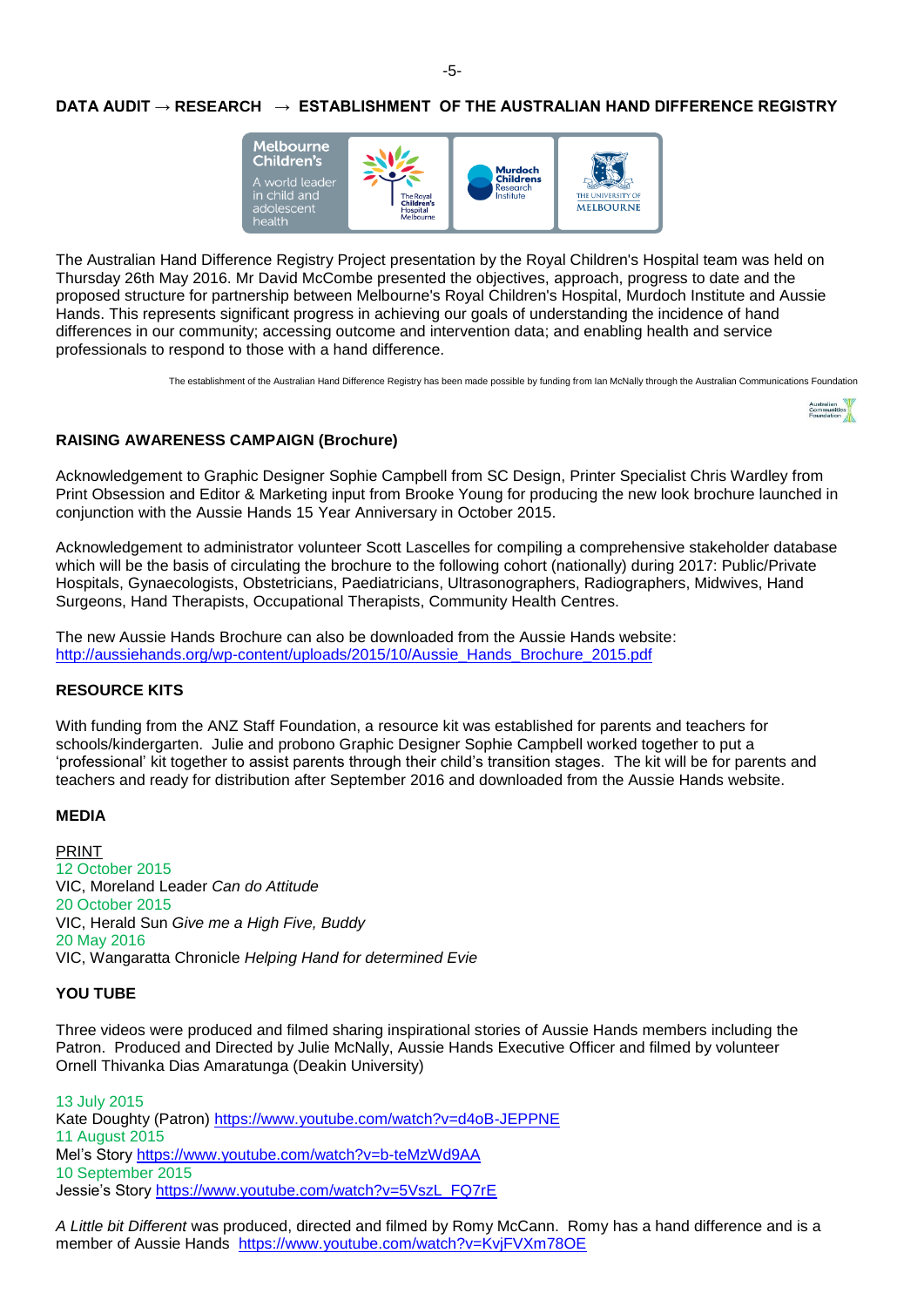# **EXTERNAL RELATIONS**

#### **INTERNATIONAL**

| ATLHA ONLUS in Milan, Italy                                                       |  |
|-----------------------------------------------------------------------------------|--|
| Reach UK                                                                          |  |
| EDRIC Swedish based DysNet (online community for dysmelia) http://www.dysnet.org/ |  |

### **NATIONAL**

| The Australian Hand Therapy Association (AHTA) | The Royal Children's Hospital (Melbourne VIC)          |
|------------------------------------------------|--------------------------------------------------------|
| <b>HELPING HAND</b>                            | The Women's and Children's Hospital (Adelaide SA)      |
| Amputee Association of NSW                     | The Princess Margaret Hospital for Children (Perth WA) |
| LIMBS4LIFE                                     | Westmead Hospital for Children (NSW)                   |
| Robohand                                       | Sydney's Children Hospital (NSW)                       |
| E-Nable                                        | Lady Cilento Children's Hospital (Brisbane QLD)        |
| <b>PROBONO</b>                                 |                                                        |
| <b>Our Community</b>                           |                                                        |
| Murdoch Children's Research Institute          |                                                        |

#### **WEBSITE**

#### **What's New on the Aussie Hands Website?**

The website has been moved from a clunky, old content management system (CMS) to WordPress (a user-friendly CMS, easier to update and manage) on 30 *October 30, 2015*. A BIG thanks to Aida Viziru from Pixel Salad (based in Vancouver, Canada) who worked tirelessly over several months in coordinating with the Senior Executive team and the Board of Management's Website Working group.

Changes were made to content, design, homepage and secondary pages.

#### **The Website by the Numbers (1 July 2015 – 30 June 2016)**

- \* This period includes data from the old and the new website the new site launched on October 30, 2015
- **5,811** visits
- **16,083** pageviews
- **30.8%** returning visitors vs **69.2%** new visitors
- **Top 5 countries:** Australia, Russia, US, UK, Canada
- **4,305** desktop visitors vs **1,180** mobile vs **326** tablet
- **Top traffic sources:** organic search (not paid), referral websites, direct traffic, social channels (facebook)
- **Most visited pages:** Home, Stories, About Us, Join Us, Learn, Congenital Hand Anomalies

#### **CIVICRM**

During May-June 2016 Aida Viziru (Aussie Hands Website Developer/Maintainer) and Jen Port (Aussie Hands Database Consultant) have explored options for maintaining Aussie Hands Content Management (Membership Database) and how the data can be incorporated through Aussie Hands wordpress website base to improve database management.

Aussie Hands is looking at a system or strategy for managing client interactions, dealing with future and current members, optimising and systematising relationships and has decided to pursue CiviCRM which is a web-based software used by a diverse range of organisations, particularly not-for-profit organizations (not-for-profits and civic sector organisations). CiviCRM offers a complete feature set out of the box and can integrate with your website. CiviCRM will be rolled-out during 2017<https://civicrm.org/>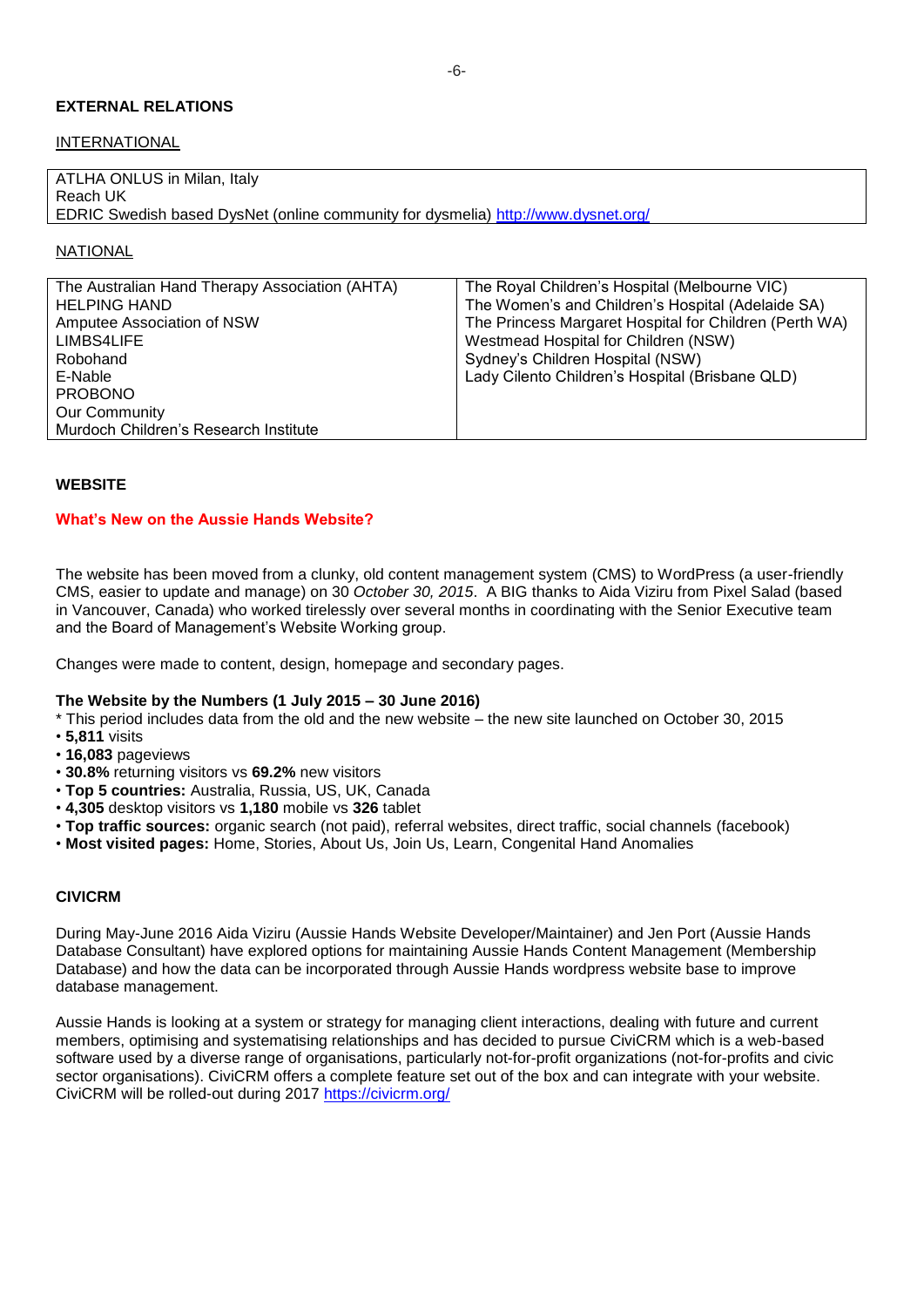# **FACEBOOK**

The Aussie Hands FACEBOOK closed group page and PUBLIC interface FACEBOOK pages recruited more friends throughout the course of the year. During 2016, friends increased to over 440 friends compared to 390 friends in 2015. A BIG thanks to Julie McNally for regular posts which has provided members additional networking opportunities and share their inspirational stories and recruitment of new Aussie Hands members.

### Analytics overview for the facebook closed group





- 261 posts, 48 post authors, 92 commenters, 235 likers
- Total likes for all posts: 2,200 / Avg. likes for one post: 8
- Total shares for all posts: 5 / Avg. shares for one post: 0
- Total comments for all posts: 336 / Avg. comments for one post: 1
- Post types: 110 photos | 22 videos | 60 links | 69 status updates | 0 events

Analytics overview for the facebook page

For period: 1 February 2016 – 30 June 2016

Total page likes as of Jun. 30, 2016: 295 Total page likes as of Sept. 13, 2016: 305 Total unlikes: 6

Highest daily reach: 433 (The number of people who have seen any content associated with your Page. (Unique Users))

Highest daily impressions: 826 (The number of impressions seen of any content associated with your Page. (Total Count))

Daily logged-in pageviews: 28 (Page Views from users logged into Facebook (Total Count))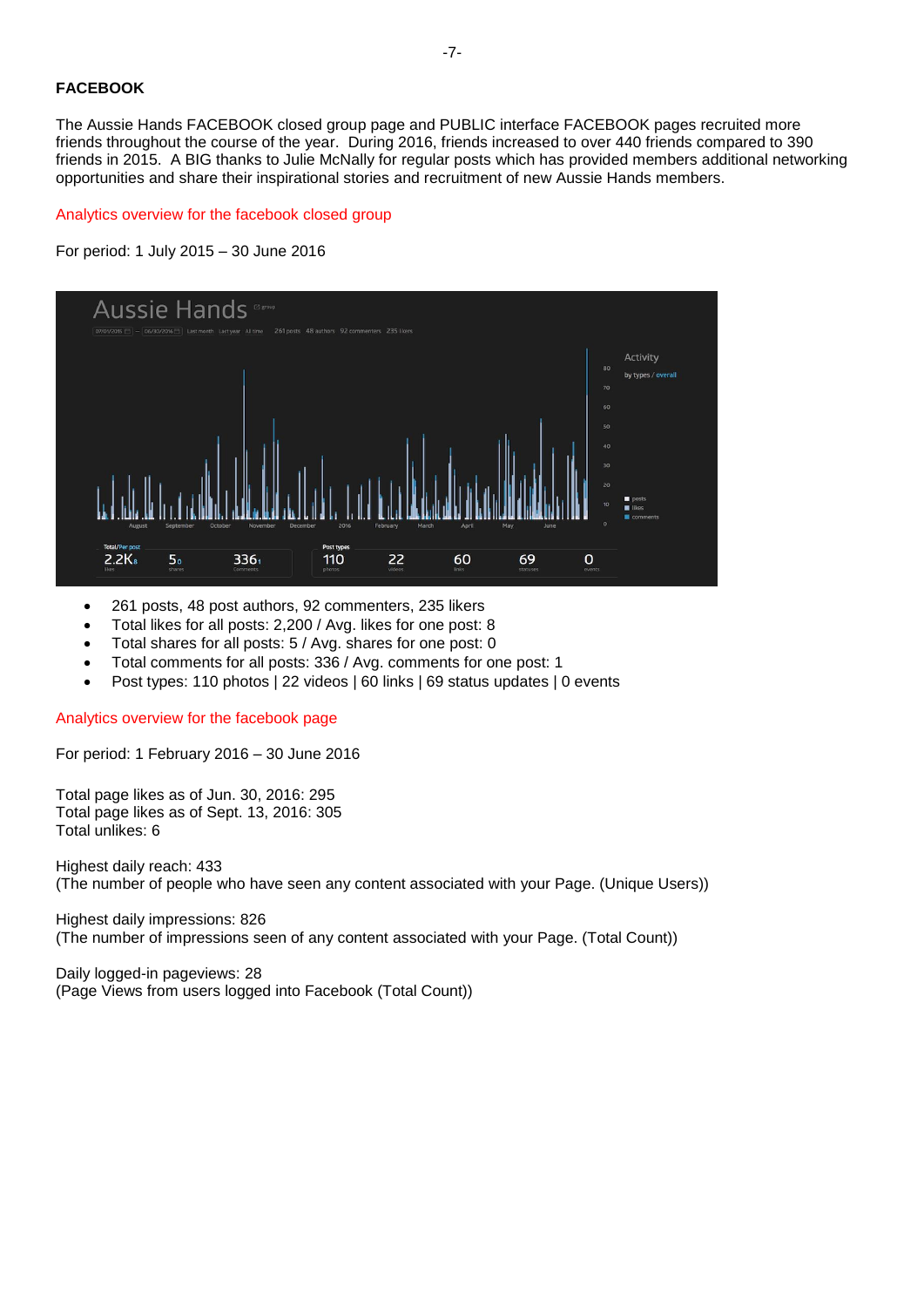### **SENIOR MANAGEMENT**



Aussie Hands Founder, Elizabeth Serpell was chosen as one of 38 finalists in the Suncorp Bank Hidden Local Heroes *People's Choice Awards* (February 2016).

#### **VOLUNTEERS**

The Board of Management would like to thank the following volunteers for their enormous contributions between July 2015 – June 2016 :-

Interstate Coordinators Lilia Darii QLD | Julie McNally VIC | Kirsten Nield SA | Olga Skalidis TAS | Larah Cornthwaite WA | Josephine D'Ambrosio NSW

Database Consultant Jen Port

IT Gina Barri-Rewell | Naga Koswara | Shoukat Shah | Ehsan Hesami | Timothy Uhen

**Facebook** Eloise Uebergang

Creative Writing Jacob Miller

Graphic Design Sophie Campbell | Ehsan Hesami

Administration Azra Kucukalic

Website Aida Viziru (Pixel Salad)

Photography Paul Danyluk

Video Romy McCann | Ornell Thivanka Dias Amaratunga

**Birthday Cards** Jean Douglas

Stakeholder Database Scott Lascelles